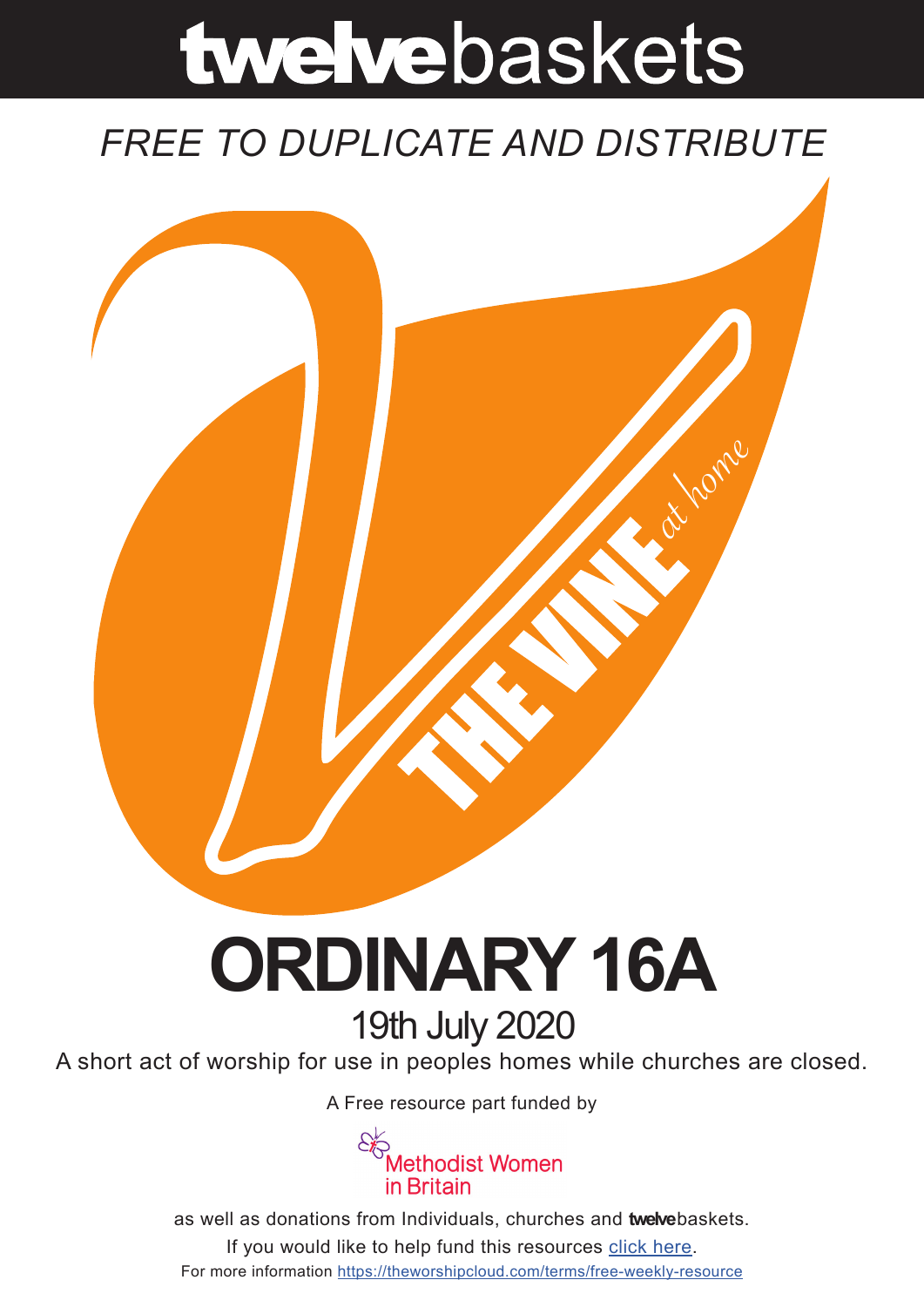#### **Opening prayers**

Everything God,

We know throughout the ages your people have cried out to you in sadness, grief and despair.

We come to you now to do the same.

Eternal God,

We are here, and you meet us where we are – wherever we find ourselves.

May we feel your love that stretches beyond borders and boundaries, giving hope even in the darkest of times. Unite us and remind us of your constant presence, so that we may face this day and the coming week with positivity, compassion and patience.

In Jesus' name, we pray,

<span id="page-1-1"></span>Amen.*[1](#page-1-0)*

#### **We say the Lord's Prayer**

**Hymn:** 367 StF – When I was lost you came and rescued me - [YouTube](https://www.youtube.com/watch?v=73JuxCgFEgk)

**Readings:** Genesis 28:10-19a - [Click for Reading](https://www.biblegateway.com/passage/?search=Genesis+28:10-19a&version=NRSV)

Romans 8:12-25 - [Click for Reading](https://www.biblegateway.com/passage/?search=Romans+8:12-25&version=NRSV)

#### **Reflection on the reading**

Emma Dobson helps us to reflect on our first two readings

This year has been different to anything any of us have lived through, and it feels like it's changing all the time. We've had to get used to so many new routines: different ways of learning, being home more than usual, so many new things.

What's been new for you?

What are you enjoying?

What's been difficult about it?

Lots of people have had their lives completely changed, and this year has been a really sad and scary one for people in lots of ways. Spending time away from family, and having to learn to do jobs differently, amongst so many other things. Some people might have lost their jobs. It's been a tough time, and I'm really glad that so many people have pulled together to help each other.

<span id="page-1-0"></span><sup>&</sup>lt;sup>[1](#page-1-1)</sup> Opening prayers written by Emma Dobson and Jane Bingham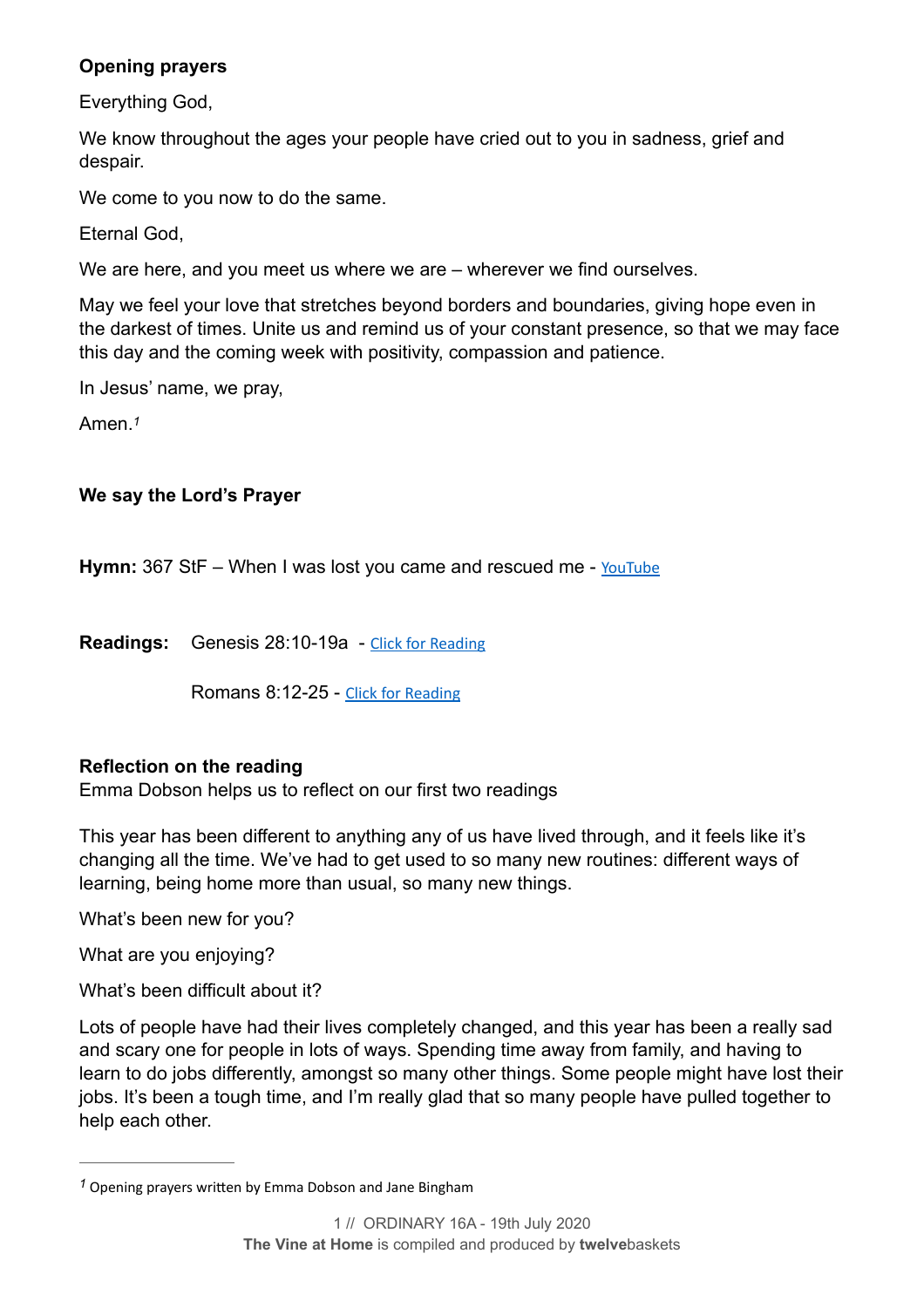In our reading from Genesis we hear about a man called Jacob. He's taking a long, hard journey, and there have been very challenging moments along the way. One evening, he's on his way to the next place. He notices it's getting dark, so he stops to rest for the night. He takes a stone to put under his head, and goes to sleep. He has a dream and, in that dream, God says, 'I will give you and your descendants the land on which you are now sleeping. [...] All the families of the earth will be blessed through you and your descendants. I am with you, and I will protect you everywhere you go. And I will bring you back to this land. I will not leave you until I have done what I have promised you."

This story is meant to remind us that God keeps promises. Jacob was promised a safe place to live, a long line of children and grandchildren, and God's constant loving presence in his life. Maybe Jacob was scared these things weren't going to happen anymore. Maybe the challenges that Jacob had faced, made him doubt his journey was worth anything. Maybe he wondered if God was still there, or if he'd been forgotten, left behind.

All throughout the Bible, and in so many ways, we're reminded of God keeping God's promises, through stories and other people's experiences. I think the biggest and best promise of all is this one: God makes promises to be with us no matter what. To love us, no matter what.

In Psalm 139, which is the psalm chosen for this week, the author is rejoicing in how well God knows them, and it's a great reminder for us. It says:

Lord, even before I say a word, you already know what I am going to say. You are all around me—in front and in back. You have put your hand on me. Your knowledge is amazing to me. It is more than I can understand.

Then, in Romans chapter 8, Paul tells the people in Rome that they should never give up hope. They're going through a tough time, just like Jacob, and just like many of us right now. Paul tells them to be patient and reminds them that Jesus' death on the cross and his resurrection is a sign that God loves them more than they can ever truly understand. He tells them that all they need to do is wait, and have a little hope, and all will eventually be well.<sup>2</sup>

<span id="page-2-1"></span>**Reading -** Matthew 13:24-30, 36-43 - [Click for Reading](https://www.biblegateway.com/passage/?search=Matthew+13:24-30,+36-43&version=NRSV)

#### **Reflection**

In his book Matthew for Everyone, Bishop Tom Wright helps us to understand this passage from Matthew.

"The Parable in our reading from Matthew (like so many parables) is all about waiting; and waiting is what we all find difficult. The farmer waits for the harvest-time, watching in frustration as the weeds grow alongside the wheat. Not only the farmer, but also the birds, wait for the tiny mustard seed to grow into a large shrub. The woman baking bread must wait for the leaven to spread its way through the dough until the whole loaf is mysteriously leavened. And that's what God's kingdom is like.

Jesus' followers, of course, didn't want to wait. If the kingdom was really present where Jesus was, coming to birth in what he was doing, then they wanted the whole thing at once.

<span id="page-2-0"></span><sup>&</sup>lt;sup>[2](#page-2-1)</sup> Reflection written by Emma Dobson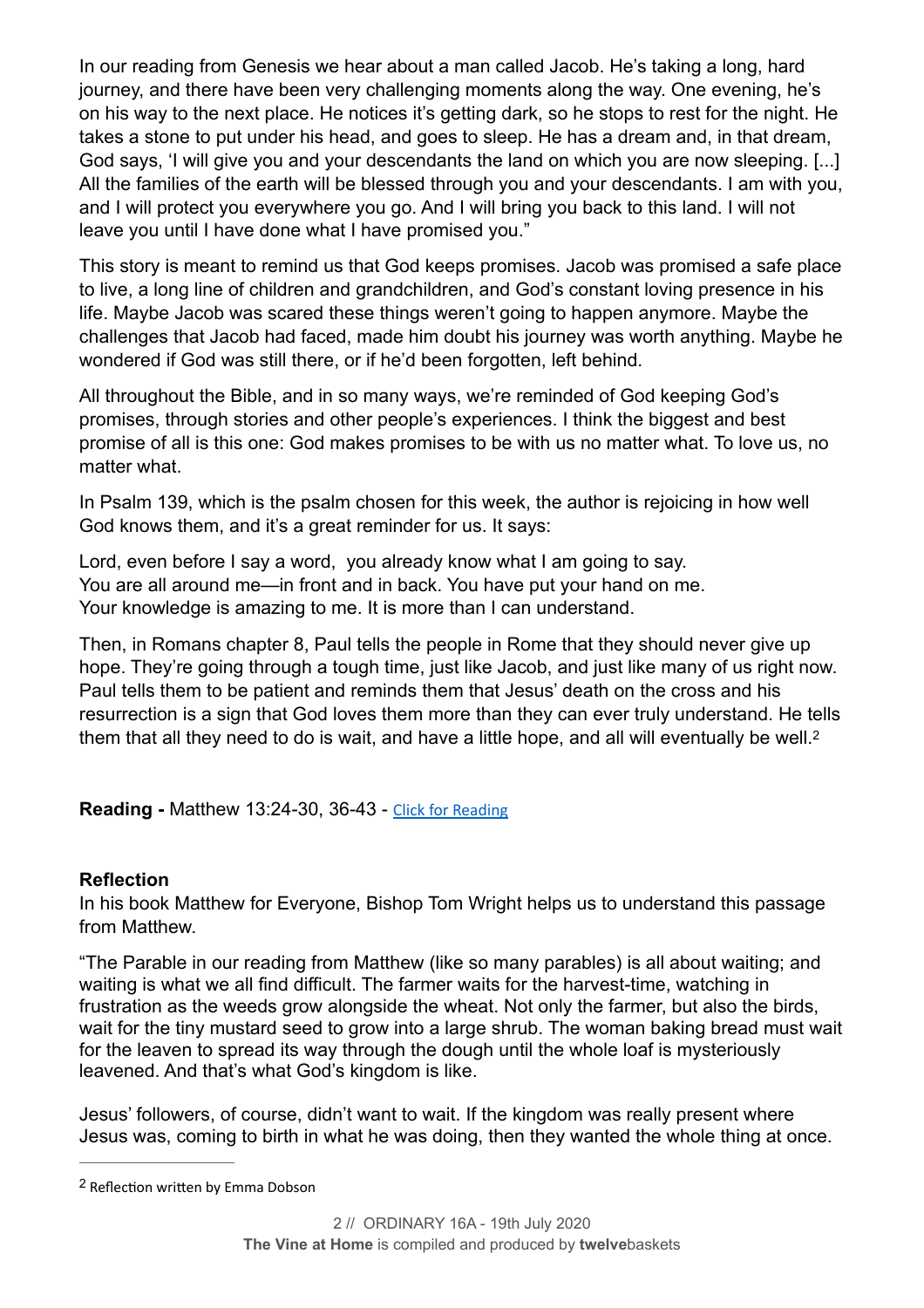They weren't interested in God's timetable. They had one of their own, and expected God to conform to it.

Notice, in particular, what the servants say about the weeds. They want to go straight away into the cornfield and root out the weeds. The farmer restrains them, because life is never that simple. In their zeal to rid the field of weeds they are very likely to pull up some wheat as well….

…At the heart of the parable of the weeds and the wheat is the note of patience – not just the patience of the servants who have to wait and watch, but the patience of God himself. God didn't and doesn't enjoy the sight of a cornfield with weeds all over the place. But nor does he relish the thought of declaring harvest-time too soon, and destroying wheat along with weeds….

… We who live after Calvary and Easter know that God did indeed act suddenly and dramatically at that moment. When today we long for God to act, to put the world to rights, we must remind ourselves that he has already done so, and that what we are now awaiting is the full outworking of those events. We wait with patience, not like people in a dark room wondering if anyone will ever come with a lighted candle, but like people in early morning who know that the sun has arisen and are now waiting for the full brightness of midday.[3](#page-3-0)

<span id="page-3-3"></span>Our readings today are to encourage us to keep focused on God and to live in hope. Through Jesus, God has shown us the way, even if the path is sometimes unclear.

"God authorized and commanded me to commission you (Jesus said): Go out and train everyone you meet, far and near, in this way of life, marking them by baptism in the threefold name: Father, Son, and Holy Spirit. Then instruct them in the practice of all I have commanded you. I'll be with you as you do this, day after day after day, right up to the end of the age.["4](#page-3-1)

#### <span id="page-3-4"></span>**Let us pray,**

Thank you God, for your promises, which are completely unbreakable. We thank you that you are always there for us, even when times are hard and it's difficult to feel you close. Help us always to hold onto your promises, remembering the hope they bring us.

In Jesus' name

<span id="page-3-5"></span>Amen<sup>[5](#page-3-2)</sup>

<span id="page-3-0"></span> $3$  Taken from Matthew for Everyone – by Tom Wright

<span id="page-3-1"></span> $4$  Matthew 28:18-20 – The Message by Eugene H Peterson

<span id="page-3-2"></span><sup>&</sup>lt;sup>[5](#page-3-5)</sup> Prayer by Emma Dobson